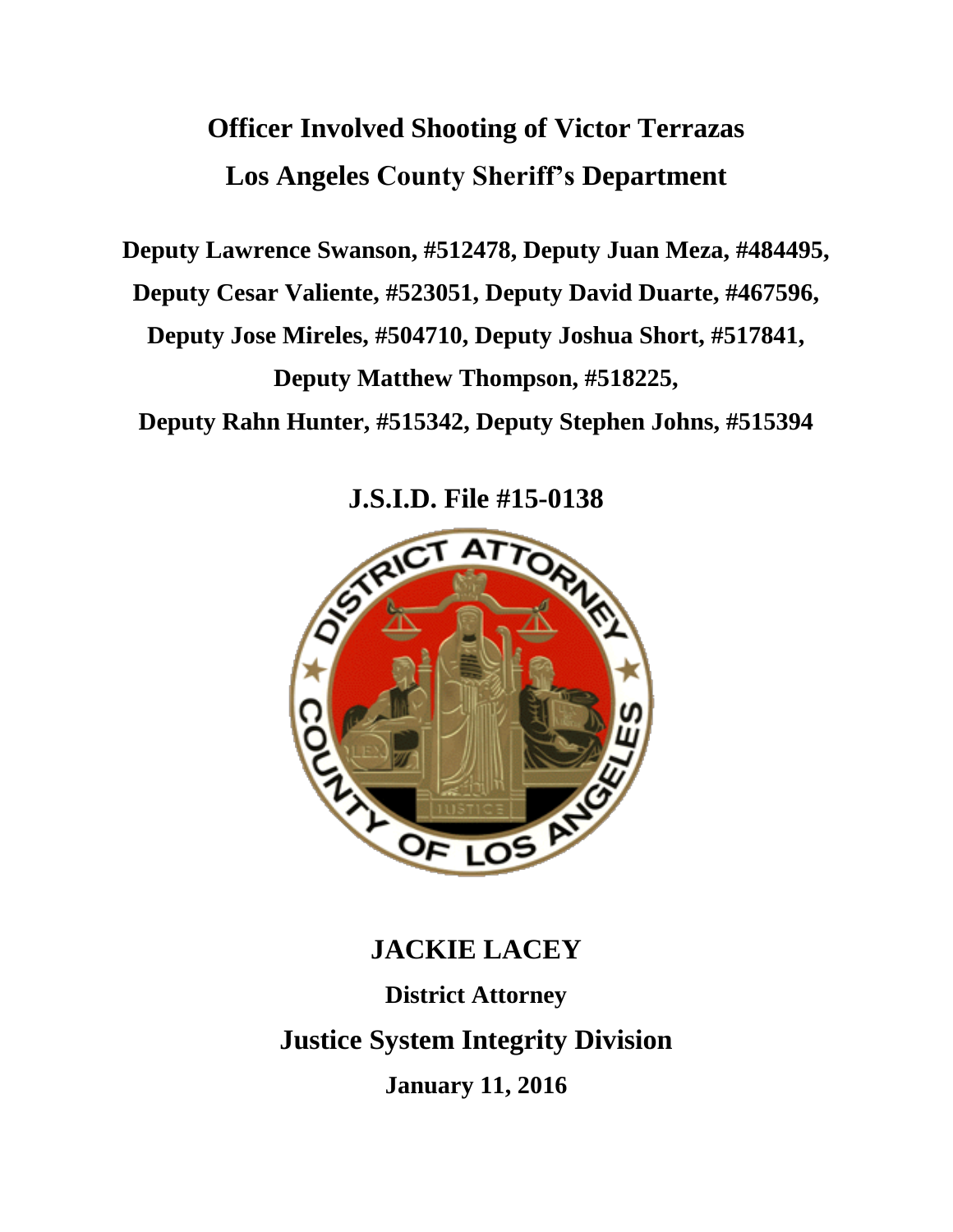#### **MEMORANDUM**

- TO: CAPTAIN STEVEN KATZ Homicide Bureau Los Angeles County Sheriff's Department 1 Cupania Circle Monterey Park, California 91755
- FROM: JUSTICE SYSTEM INTEGRITY DIVISION Los Angeles County District Attorney's Office
- SUBJECT: Officer Involved Shooting of Victor Terrazas J.S.I.D. File #15-0138 L.A.S.D. File #015-02640-0372-011
- DATE: January 11, 2016

The Justice System Integrity Division of the Los Angeles County District Attorney's Office has completed its review of the March 26, 2015, fatal shooting of Victor Terrazas by Los Angeles County Sheriff Deputies Lawrence Swanson, Juan Meza, Cesar Valiente, David Duarte, Jose Mireles, Joshua Short, Matthew Thompson, Rahn Hunter and Stephen Johns. It is our conclusion that the deputies acted in lawful self-defense and defense of others.

The District Attorney's Command Center was notified of the shooting on March 26, 2015, at approximately 3:35 a.m. The District Attorney Response Team responded and was given a briefing and a walk-through of the scene.

The following analysis is based on reports prepared by the Los Angeles County Sheriff's Department (LASD), submitted to this office by Sergeant Troy Ewing and Detective Theodor Bajlet, LASD, Homicide Bureau. The deputies provided voluntary statements which were considered as part of this analysis.

## **FACTUAL ANALYSIS**

On March 26, 2015, at approximately 1:14 a.m., uniformed LASD deputies responded to 1025 106<sup>th</sup> Street in the unincorporated area of Los Angeles regarding an assault with a deadly weapon call. Deputies Nicholas Graham and James Moore responded to the location and discovered the body of a gunshot victim located in the alley north of the address. After speaking with an eyewitness, Graham advised responding deputies over the radio that there was a gunshot victim and provided a suspect description, his last known direction of travel and that he was armed with a 12 gauge shotgun.

Deputy Lawrence Swanson and his partner, Juan Meza, responded to the call and began checking the area for the suspect. As Meza drove past an alley crossing 102nd Street, Swanson looked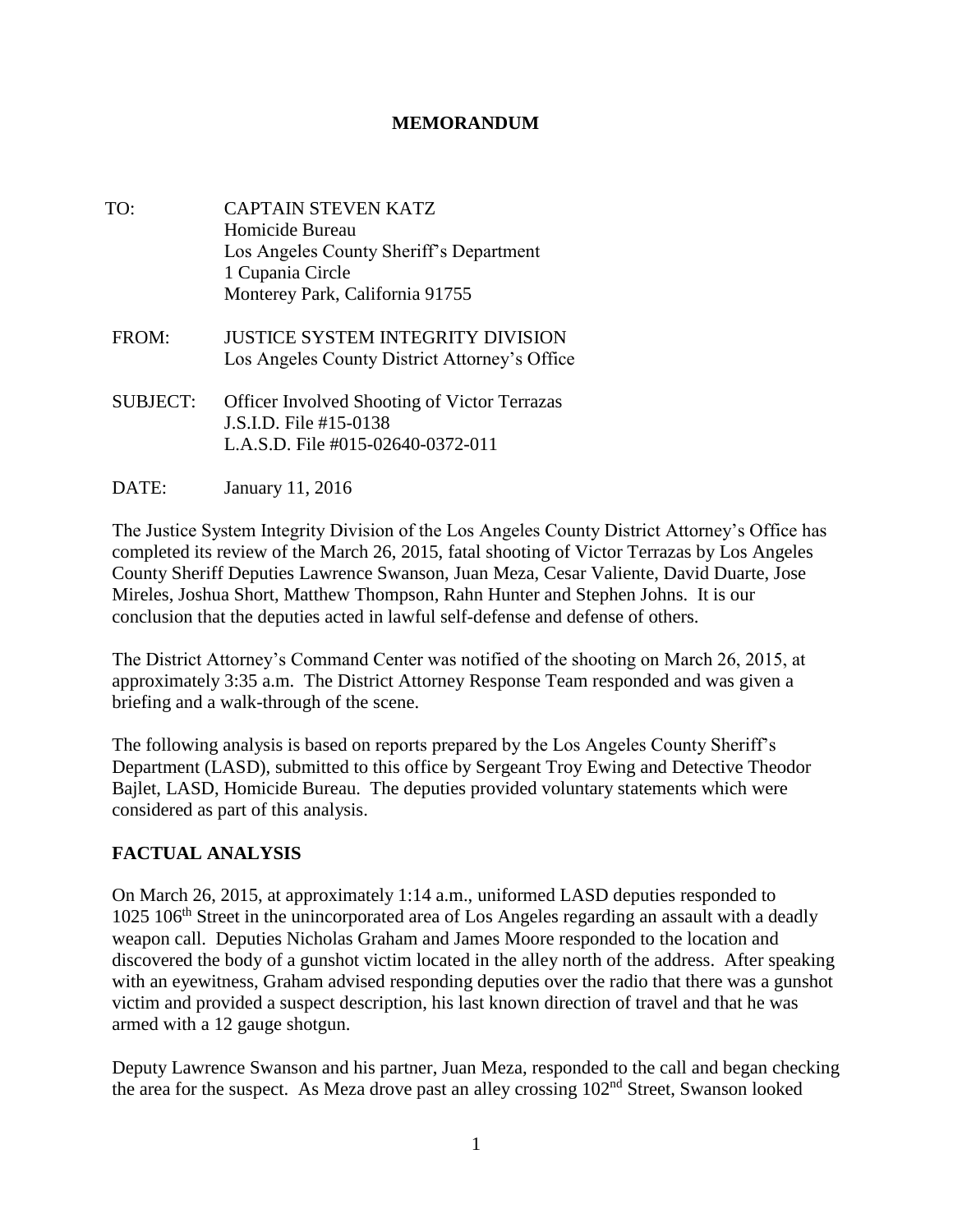south and observed a male holding a shotgun in his right hand.<sup>1</sup> Terrazas was walking southbound in the alley with his back to the deputies. Swanson advised Meza of his observations and told him to stop the patrol vehicle.

Swanson and Meza exited the patrol car and approached the mouth of the alley. Swanson pointed his service weapon at Terrazas, illuminating him with a light mounted atop the firearm. Terrazas stopped and turned toward the deputies. Swanson ordered Terrazas to drop the gun. Terrazas ignored the order and fired the shotgun at Swanson and Meza. Swanson saw the muzzle flash and felt the force of the shotgun blast coming toward him. In fear for their lives, Swanson and Meza returned fire with their service weapons. Terrazas fired at least one additional round before falling to the ground. Swanson and Meza detained him at gunpoint.

Swanson broadcast that he had been involved in a shooting and requested additional units and an airship to respond to their location. Swanson advised the responding deputies that Terrazas was "down" but still armed with a shotgun. Once the assisting deputies arrived, Swanson formulated a plan to approach Terrazas to take him into custody and to render any necessary medical aid.

Deputies Matthew Thomspon and Joshua Short led the arrest team into the alley carrying ballistic shields. Deputies Cesar Valiente and David Duarte followed armed with department issued semiautomatic rifles. Deputy Jose Mireles followed with a department issued 12 gauge shotgun. Deputy Juan Leal armed himself with a stun bag shotgun and Deputy Scott Salvatore with his taser. Deputies Moore, Rahn Hunter and Stephen Johns were designated as "hands on" deputies, tasked with physically taking Terrazas into custody.

Terrazas was lying on his back 20-30 feet south in the alley. The shotgun lay within arm's reach on Terrazas' right side with the barrel pointed in the direction of the deputies. The arrest team walked along the driver's side of a marked Chevrolet Tahoe driven by Sergeant Robert Chism, using it for cover as they entered the alley. Duarte repeatedly yelled, "Sheriff's Department! Don't Move!"

Initially, Terrazas did not move. However, as the deputies approached Terrazas, Terrazas began to move in the direction of the shotgun.<sup>2</sup> In an attempt to halt Terrazas' movement, Leal fired two rounds from his stun bag shotgun. The non-lethal rounds struck Terrazas, but had no effect. Terrazas continued moving and reached his arm toward the shotgun. 3 Fearing that Terrazas would arm himself with the weapon in an attempt to shoot and kill them, Valiente, Duarte, Mireles, Short, Thompson, Hunter and Johns fired their weapons at Terrazas until he stopped reaching for the shotgun. The deputies completed their approach and took Terrazas into custody.

 $\overline{a}$ 

 $<sup>1</sup>$  The male was later identified as Victor Terrazas. During the subsequent investigation, it was determined that</sup> Terrazas and the gunshot victim, Lakeisha Lynall, lived together and had been dating for three to four years. Their residence is a four minute walk from where Lynall's body was discovered. Lynall sustained a large grazing wound to the right side of her head and a penetrating gunshot wound to the back of her head.

 $<sup>2</sup>$  A number of deputies personally observed Terrazas moving while others heard the deputy observer in the airship</sup> broadcast that Terrazas was moving and/or reaching for the gun.

<sup>&</sup>lt;sup>3</sup> Some deputies stated that Terrazas reached his right hand toward the shotgun while others said that Terrazas rolled to his right and reached toward the gun with his left hand.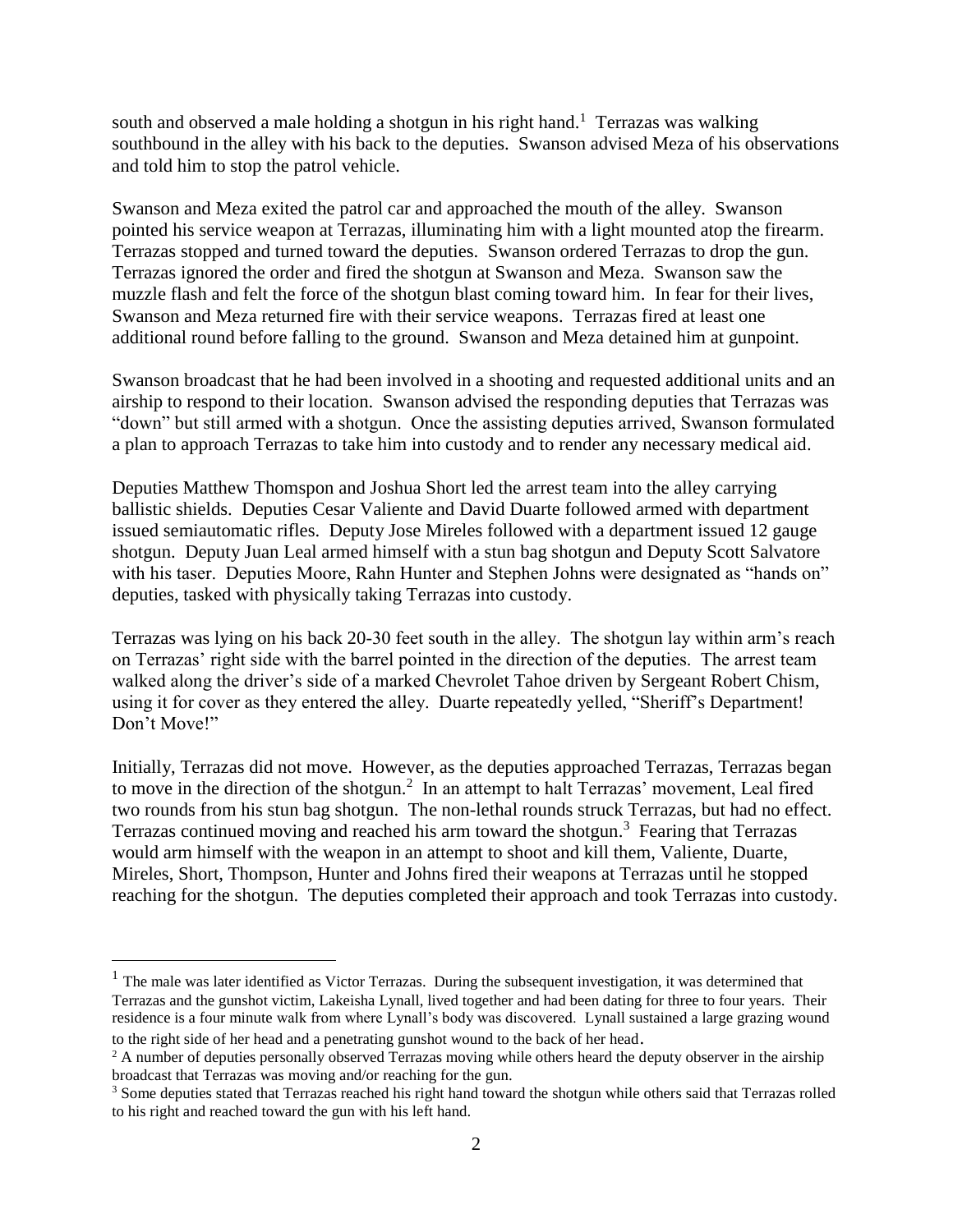Personnel from the County of Los Angeles Fire Department responded to the alley and pronounced Terrazas dead at the scene. A subsequent autopsy ascribed his death to multiple gunshot wounds.

#### Firearm and Ballistic Evidence

Terrazas was armed with a High Standard, 12 gauge, pump action shotgun. The action was to the rear, the chamber and magazine tube were empty and the safety was to the off position.

Two fired Winchester, 12 gauge shotgun shells with a red hull were recovered in the alley.<sup>4</sup>

Six live Winchester, 12 gauge shotgun shells with a red hull were recovered in the alley just west of Terrazas' left side.

Eight live Winchester, 12 gauge shotgun shells with a red hull were recovered from Terrazas' left front pants pocket.

Two fired Winchester, 12 gauge shotgun shells with a red hull were recovered at the homicide scene in the alley north of  $1025 106<sup>th</sup>$  Street. Four live Winchester, 12 gauge shotgun shells with a red hull and an empty box of Winchester shotgun shells were also recovered in the alley.

The headstamps on the live shotgun shells recovered in Terrazas' pocket and in the alley where the deputy involved shooting occurred matched the headstamps on the live shotgun shells recovered at the homicide scene.

An empty rifle case was recovered from Terrazas and Lynall's bedroom.

#### Statement of Samantha M.<sup>5</sup>

Samantha M. was awakened by her mother talking to 9-1-1 about something that occurred in the alley adjacent to her residence. Samantha M. looked outside the living room window and observed a male standing over a woman lying on the ground pointing a shotgun at her. The man shot the female then slowly walked out of view in the alley. Samantha M. also called 9-1-1 to report the shooting. The man was wearing dark pants and a long sleeve red sweater, possibly with a hood, with some writing on the front.<sup>6</sup>

 $\overline{a}$ 

<sup>&</sup>lt;sup>4</sup> Mireles was armed with a Remington, 12 gauge shotgun. An examination of his weapon determined that he fired three rounds. Three fired Remington, 12 gauge shotgun shells were also recovered in the alley.

<sup>5</sup> Samantha M. is fourteen-years old.

<sup>6</sup> Terrazas was wearing a red-hooded "USC" sweatshirt and gray colored sweat pants.